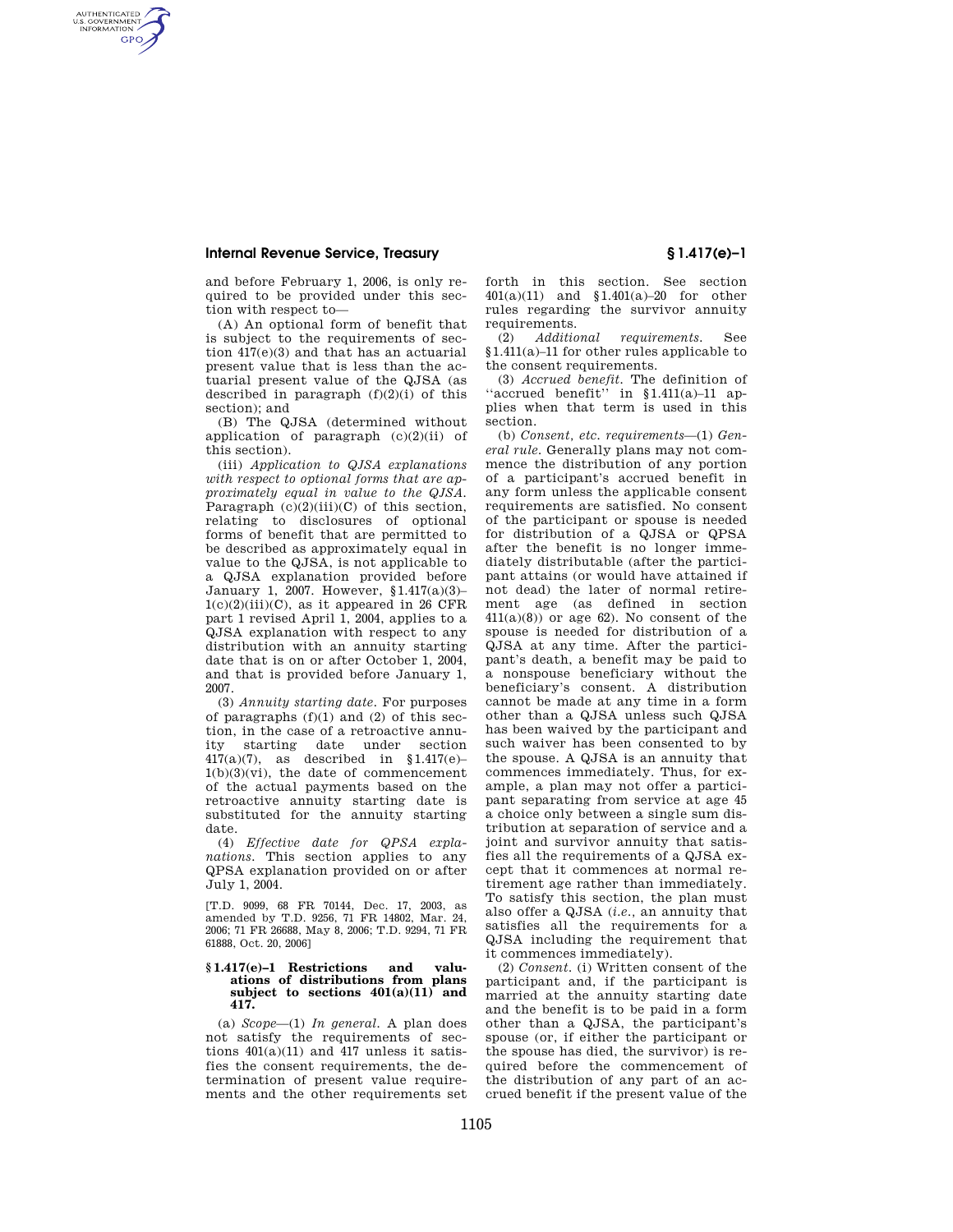nonforfeitable benefit is greater than the cash-out limit in effect under §1.411(a)–11(c)(3)(ii). No consent is valid unless the participant has received a general description of the material features, and an explanation of the relative values of, the optional forms of benefit available under the plan in a manner which would satisfy the notice requirements of section 417(a)(3). *See*   $$1.417(a)(3)-1$ . No consent is required before the annuity starting date if the present value of the nonforfeitable benefit is not more than the cash-out limit in effect under  $$1.411(a)-11(c)(3)(ii)$ . After the annuity starting date, consent is required for the immediate distribution of the present value of the accrued benefit being distributed in any form, including a qualified joint and survivor annuity or a qualified preretirement survivor annuity, regardless of the amount of such present value.

(ii) In determining the present value of any nonforfeitable accrued benefit, a defined benefit plan is limited by the interest rate restriction as set forth in paragraph (d) of this section.

(iii) Paragraph  $(b)(2)(i)$  of this section applies to distributions made on or after October 17, 2000. For distributions prior to October 17, 2000, §1.417(e)–  $1(b)(2)(i)$  in effect prior to October 17. 2000 (as contained in 26 CFR part 1 revised as of April 1, 2000) applies.

(3) *Time of consent.* (i) Written consent of the participant and the participant's spouse to the distribution must be made not more than 90 days before the annuity starting date, and, except as otherwise provided in paragraphs  $(b)(3)(iii)$  and  $(b)(3)(iv)$  of this section, no later than the annuity starting date.

(ii) A plan must provide participants with the written explanation of the QJSA required by section 417(a)(3) no less than 30 days and no more than 90 days before the annuity starting date, except as provided in paragraph  $(b)(3)(iv)$  of this section regarding retroactive annuity starting dates. However, if the participant, after having received the written explanation of the QJSA, affirmatively elects a form of distribution and the spouse consents to that form of distribution (if necessary), a plan will not fail to satisfy the re-

**§ 1.417(e)–1 26 CFR Ch. I (4–1–11 Edition)** 

quirements of section 417(a) merely because the written explanation was provided to the participant less than 30 days before the annuity starting date, provided that the following conditions are met:

(A) The plan administrator provides information to the participant clearly indicating that (in accordance with the first sentence of this paragraph  $(b)(3)(ii)$  the participant has a right to at least 30 days to consider whether to waive the QJSA and consent to a form of distribution other than a QJSA.

(B) The participant is permitted to revoke an affirmative distribution election at least until the annuity starting date, or, if later, at any time prior to the expiration of the 7-day period that begins the day after the explanation of the QJSA is provided to the participant.

(C) The annuity starting date is after the date that the explanation of the QJSA is provided to the participant.

(D) Distribution in accordance with the affirmative election does not commence before the expiration of the 7 day period that begins the day after the explanation of the QJSA is provided to the participant.

(iii) The plan may permit the annuity starting date to be before the date that any affirmative distribution election is made by the participant (and before the date that distribution is permitted to commence under paragraph  $(b)(3)(ii)(D)$  of this section), provided that, except as otherwise provided in paragraph (b)(3)(vii) of this section regarding administrative delay, distributions commence not more than 90 days after the explanation of the QJSA is provided.

(iv) *Retroactive annuity starting dates.*  (A) Notwithstanding the requirements of paragraphs (b)(3)(i) and (ii) of this section, pursuant to section 417(a)(7), a defined benefit plan is permitted to provide benefits based on a retroactive annuity starting date if the requirements described in paragraph  $(b)(3)(v)$ of this section are satisfied. A defined benefit plan is not required to provide for retroactive annuity starting dates. If a plan does provide for a retroactive annuity starting date, it may impose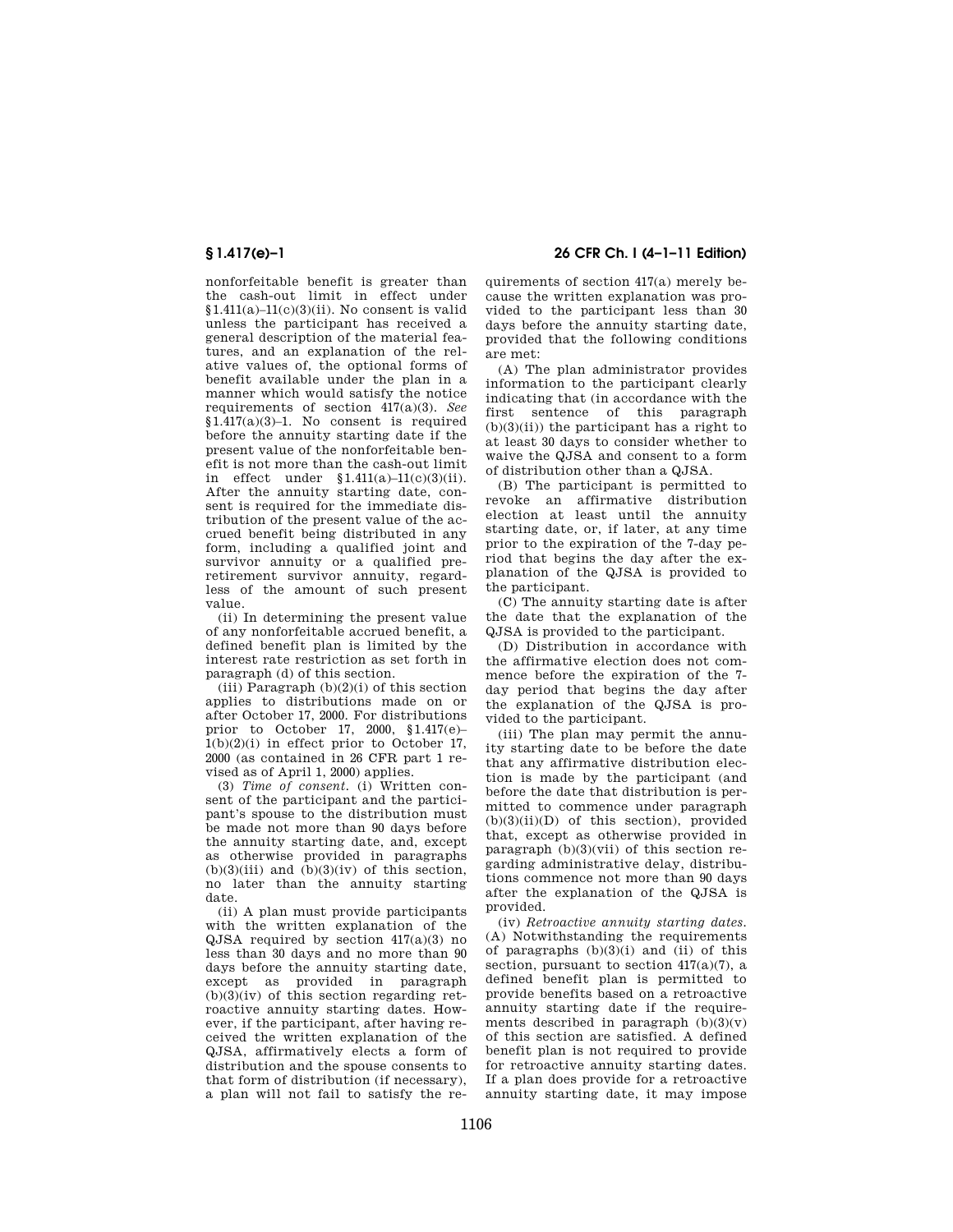conditions on the availability of a retroactive annuity starting date in addition to those imposed by paragraph  $(b)(3)(v)$  of this section, provided that imposition of those additional conditions does not violate any of the rules applicable to qualified plans. For example, a plan that includes a single sum payment as a benefit option may limit the election of a retroactive annuity starting date to those participants who do not elect the single sum payment. A defined contribution plan is not permitted to have a retroactive annuity starting date.

(B) For purposes of this section, a ''retroactive annuity starting date'' is an annuity starting date affirmatively elected by a participant that occurs on or before the date the written explanation required by section  $417(a)(3)$  is provided to the participant. In order for a plan to treat a participant as having elected a retroactive annuity starting date, future periodic payments with respect to a participant who elects a retroactive annuity starting date must be the same as the future periodic payments, if any, that would have been paid with respect to the participant had payments actually commenced on the retroactive annuity starting date. The participant must receive a make-up payment to reflect any missed payment or payments for the period from the retroactive annuity starting date to the date of the actual make-up payment (with an appropriate adjustment for interest from the date the missed payment or payments would have been made to the date of the actual make-up payment). Thus, the benefit determined as of the retroactive annuity starting date must satisfy the requirements of sections 417(e)(3), if applicable, and section 415 with the applicable interest rate and applicable mortality table determined as of that date. Similarly, a participant is not permitted to elect a retroactive annuity starting date that precedes the date upon which the participant could have otherwise started receiving benefits (e.g., in the case of an ongoing plan, the earlier of the participant's termination of employment or the participant's normal retirement age) under the terms of the plan in effect as of the retroactive annuity starting date. A plan does not fail to treat a participant as having elected a retroactive annuity starting date as described in this paragraph  $(b)(3)(iv)(B)$ merely because the distributions are adjusted to the extent necessary to satisfy the requirements of paragraph  $(b)(3)(v)(B)$  and  $(C)$  of this section relating to sections  $415$  and  $417(e)(3)$ .

(C) If the participant's spouse as of the retroactive annuity starting date would not be the participant's spouse determined as if the date distributions commence was the participant's annuity starting date, consent of that former spouse is not needed to waive the QJSA with respect to the retroactive annuity starting date, unless otherwise provided under a qualified domestic relations order (as defined in section  $414(p)$ ).

(D) A distribution payable pursuant to a retroactive annuity starting date election is treated as excepted from the present value requirements of paragraph (d) of this section under paragraph (d)(6) of this section if the distribution form would have been described in paragraph  $(d)(6)$  of this section had the distribution actually commenced on the retroactive annuity starting date. Similarly, annuity payments that otherwise satisfy the requirements of a QJSA under section  $417(b)$  will not fail to be treated as a QJSA for purposes of section for purposes of 415(b)(2)(B) merely because a retroactive annuity starting date is elected and a make-up payment is made. Also, for purposes of section  $72(t)(2)(A)(iv)$ , a distribution that would otherwise be one of a series of substantially equal periodic payments will be treated as one of a series of substantially equal periodic payments notwithstanding the distribution of a make-up payment provided for in paragraph  $(b)(3)(iv)(B)$  of this section.

(E) The following example illustrates the application of paragraph  $(b)(3)(iv)(D)$  of this section:

*Example.* Under the terms of a defined benefit plan, participant A is entitled to a QJSA with a monthly payment of \$1,500 beginning as of his annuity starting date. Due to administrative error, the QJSA explanation is provided to A after the annuity starting date. After receiving the QJSA explanation A elects a retroactive annuity starting date.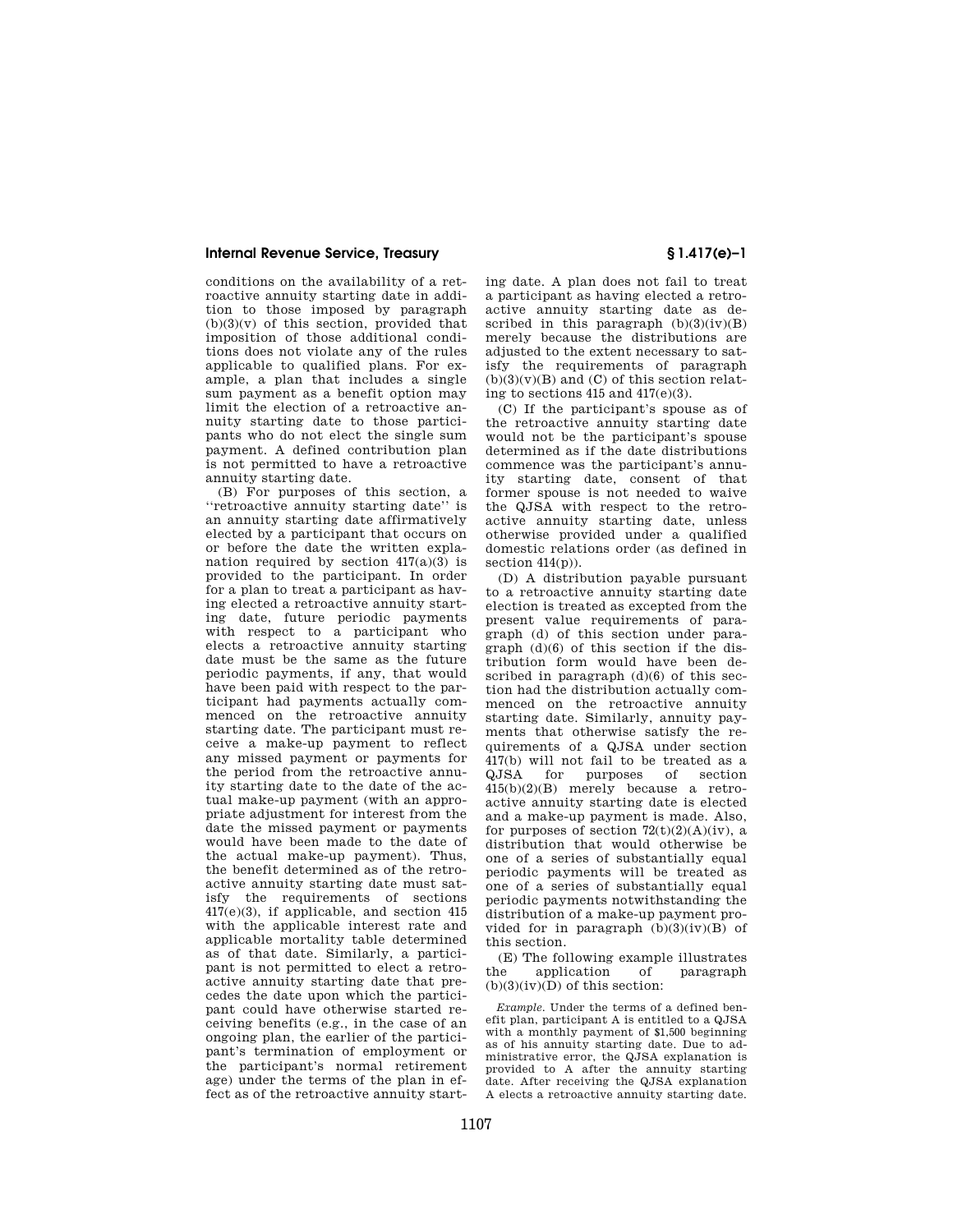Pursuant to this election, A begins to receive a monthly payment of \$1,500 and also receives a make-up payment of \$10,000. Under these circumstances the monthly payments may be treated as a QJSA for purposes of section 415(b)(2)(B). In addition, the monthly payments of \$1,500 and the make-up payment of \$10,000 may be treated as part of as series of substantially equal periodic payments for purpose of section  $72(t)(2)(A)(iv)$ .

(v) *Requirements applicable to retroactive annuity starting dates.* A distribution is permitted to have a retroactive annuity starting date with respect to a participant's benefit only if the following requirements are met:

(A) The participant's spouse (including an alternate payee who is treated as the spouse under a qualified domestic relations order (QDRO), as defined in section 414(p)), determined as if the date distributions commence were the participant's annuity starting date, consents to the distribution in a manner that would satisfy the requirements of section  $417(a)(2)$ . The spousal consent requirement of this paragraph  $(b)(3)(v)(A)$  is satisfied if such spouse consents to the distribution under paragraph  $(b)(2)(i)$  of this section. The spousal consent requirement of this paragraph  $(b)(3)(v)(A)$  does not apply if the amount of such spouse's survivor annuity payments under the retroactive annuity starting date election is no less than the amount that the survivor payments to such spouse would have been under an optional form of benefit that would satisfy the requirements to be a QJSA under section 417(b) and that has an annuity starting date after the date that the explanation was provided.

(B) The distribution (including appropriate interest adjustments) provided based on the retroactive annuity starting date would satisfy the requirements of section 415 if the date the distribution commences is substituted for the annuity starting date for all purposes, including for purposes of determining the applicable interest rate and the applicable mortality table. However, in the case of a form of benefit that would have been excepted from the present value requirements of paragraph (d) of this section under paragraph (d)(6) of this section if the distribution had actually commenced on the retroactive annuity starting date,

**§ 1.417(e)–1 26 CFR Ch. I (4–1–11 Edition)** 

the requirement to apply section 415 as of the date distribution commences set forth in this paragraph  $(b)(3)(v)(B)$  does not apply if the date distribution commences is twelve months or less from the retroactive annuity starting date.

(C) In the case of a form of benefit that would have been subject to section  $417(e)(3)$  and paragraph (d) of this section if distributions had commenced as of the retroactive annuity starting date, the distribution is no less than the benefit produced by applying the applicable interest rate and the applicable mortality table determined as of the date the distribution commences to the annuity form that corresponds to the annuity form that was used to determine the benefit amount as of the retroactive annuity starting date. Thus, for example, if a distribution paid pursuant to an election of a retroactive annuity starting date is a single-sum distribution that is based on the present value of the straight life annuity payable at normal retirement age, then the amount of the distribution must be no less than the present value of the annuity payable at normal retirement age, determined as of the distribution date using the applicable mortality table and applicable interest rate that apply as of the distribution date. Likewise, if a distribution paid pursuant to an election of a retroactive annuity starting date is a single-sum distribution that is based on the present value of the early retirement annuity payable as of the retroactive annuity starting date, then the amount of the distribution must be no less than the present value of the early retirement annuity payable as of the distribution date, determined as of the distribution date using the applicable mortality table and applicable interest rate that apply as of the distribution date.

(vi) *Timing of notice and consent requirements in the case of retroactive annuity starting dates.* In the case of a retroactive annuity starting date, the date of the first actual payment of benefits based on the retroactive annuity starting date is substituted for the annuity starting date for purposes of satisfying the timing requirements for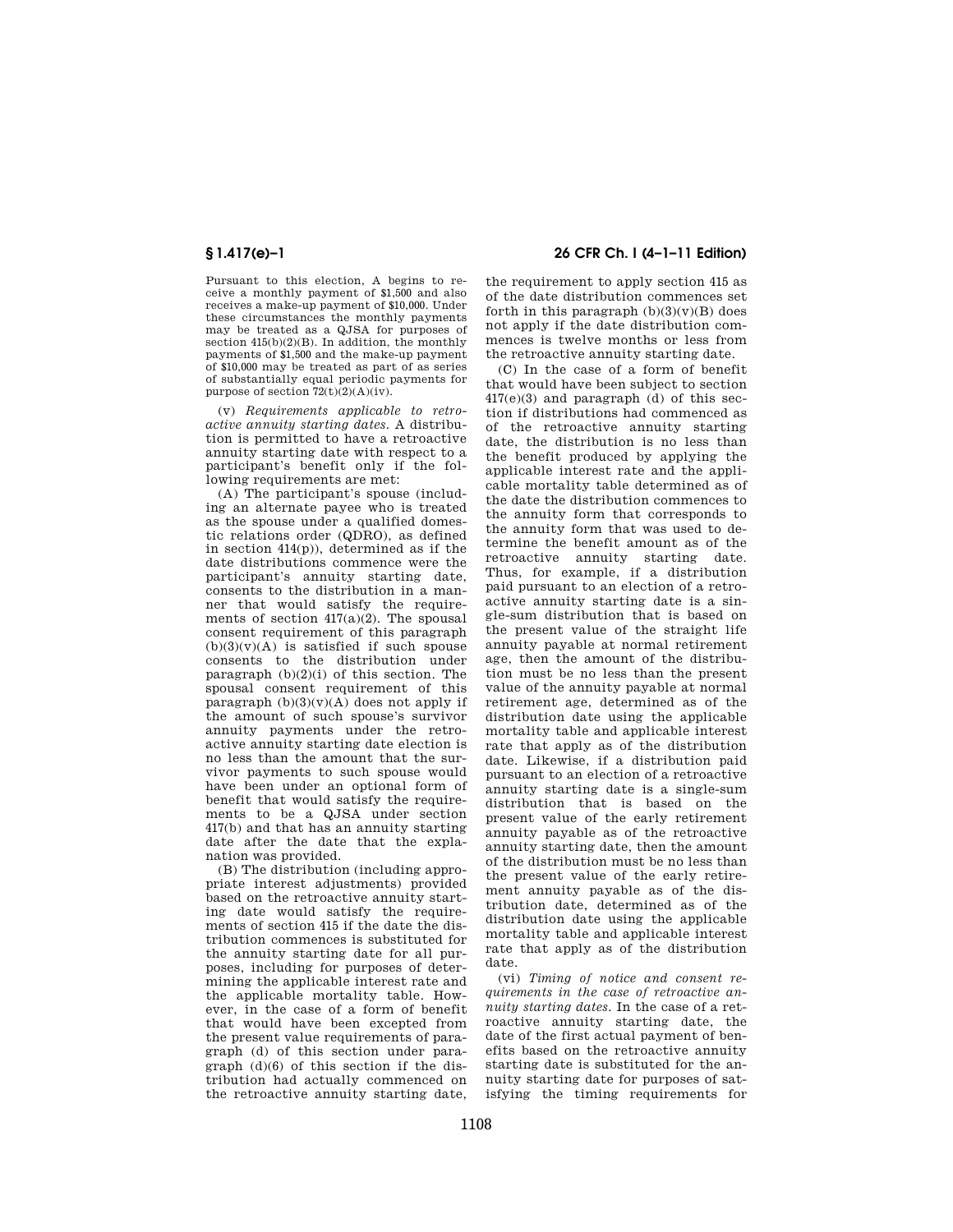giving consent and providing an explanation of the QJSA provided in paragraphs  $(b)(3)(i)$  and  $(ii)$  of this section, except that the substitution does not apply for purposes of paragraph (b)(3)(iii) of this section. Thus, the written explanation required by section  $417(a)(3)(A)$  must generally be provided no less than 30 days and no more than 90 days before the date of the first payment of benefits and the election to receive the distribution must be made after the written explanation is provided and on or before the date of the first payment. Similarly, the written explanation may also be provided less than 30 days prior to the first payment of benefits if the requirements of paragraph (b)(3)(ii) of this section would be satisfied if the date of the first payment is substituted for the annuity starting date.

(vii) *Administrative delay.* A plan will not fail to satisfy the 90-day timing requirements of paragraphs (b)(3)(iii) and (vi) of this section merely because, due solely to administrative delay, a distribution commences more than 90 days after the written explanation of the QJSA is provided to the participant.

(viii) The following example illustrates the provisions of this paragraph  $(h)(3)$ :

*Example.* Employee E, a married participant in a defined benefit plan who has terminated employment, is provided with the explanation of the QJSA on November 28.

Employee E elects (with spousal consent) on December 2 to waive the QJSA and receive an immediate distribution in the form of a single life annuity. The plan may permit Employee E to receive payments with an annuity starting date of December 1, provided that the first payment is made no earlier than December 6 and the participant does not revoke the election before that date. The plan can make the remaining monthly payments on the first day of each month thereafter in accordance with its regular payment schedule.

(ix) The additional rules of this paragraph (b)(3) concerning the notice and consent requirements of section 417 apply to distributions on or after September 22, 1995. For distributions before September 22, 1995, the additional rules concerning the notice and consent requirements of section 417 in  $$1.417(e)$ –1(b)(3) in effect prior to Sep-

tember 22, 1995 (see §1.417(e)–1 (b)(3) in 26 CFR Part 1 revised as of April 1, 1995) apply.

(4) *Delegation to Commissioner.* The Commissioner, in revenue rulings, notices, and other guidance published in the Internal Revenue Bulletin, may modify, or provide additional guidance with respect to, the notice and consent requirements of this section. See  $§601.601(d)(2)(ii)(b)$  of this chapter.

(c) *Permitted distributions.* A plan may not require that a participant or surviving spouse begin to receive benefits without satisfying paragraph (b) of this section while such benefits are immediately distributable, (see paragraph (b)(1) of this section). Once benefits are no longer immediately distributable, all benefits that the plan requires to begin must be provided in the form of a QJSA and QPSA unless the applicable written explanation, election and consent requirements of section 417 are satisfied.

(d) *Present value requirement*—(1) *General rule.* A defined benefit plan must provide that the present value of any accrued benefit and the amount (subject to sections  $41(c)(3)$  and  $415$ ) of any distribution, including a single sum, must not be less than the amount calculated using the applicable interest rate described in paragraph (d)(3) of this section (determined for the month described in paragraph (d)(4) of this section) and the applicable mortality table described in paragraph  $(d)(2)$  of this section. The present value of any optional form of benefit cannot be less than the present value of the normal retirement benefit determined in accordance with the preceding sentence. The same rules used for the plan under this paragraph (d) must also be used to compute the present value of the benefit for purposes of determining whether consent for a distribution is required under paragraph (b) of this section.

(2) *Applicable mortality table.* The applicable mortality table is the mortality table based on the prevailing commissioners' standard table (described in section  $807(d)(5)(A)$  used to determine reserves for group annuity contracts issued on the date as of which present value is being determined (without regard to any other subparagraph of section  $807(d)(5)$ , that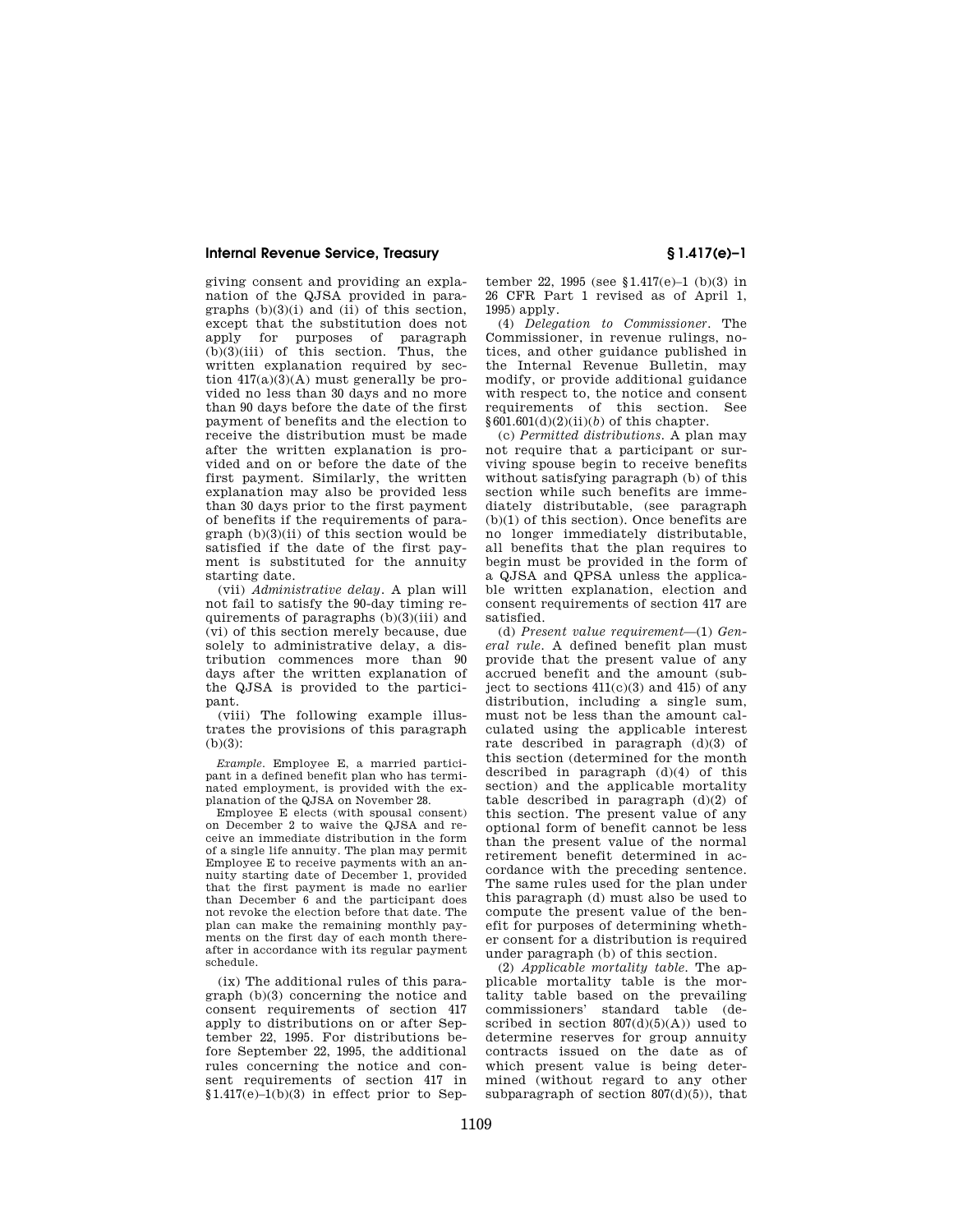is prescribed by the Commissioner in revenue rulings, notices, or other guidance published in the Internal Revenue Bulletin (see  $§601.601(d)(2)(ii)(b)$  of this chapter). The Commissioner may prescribe rules that apply in the case of a change to the prevailing commissioners' standard table (described in section  $807(d)(5)(A)$  used to determine reserves for group annuity contracts, in revenue rulings, notices, or other guidance published in the Internal Revenue Bulletin (see §601.601(d)(2)(ii)(*b*) of this chapter).

(3) *Applicable interest rate*—(i) *General rule.* The applicable interest rate for a month is the annual interest rate on 30-year Treasury securities as specified by the Commissioner for that month in revenue rulings, notices or other guidance published in the Internal Revenue Bulletin (see  $§601.601(d)(2)(ii)(b)$  of this chapter).

(ii) *Example.* This example illustrates the rules of this paragraph  $(d)(3)$ :

*Example.* Plan A is a calendar year plan. For its 1995 plan year, Plan A provides that the applicable mortality table is the table described in Rev. Rul. 95–6 (1995–1 C.B. 80), and that the applicable interest rate is the annual interest rate on 30-year Treasury securities as specified by the Commissioner for the first full calendar month preceding the calendar month that contains the annuity starting date. Participant P is age 65 in January 1995, which is the month that contains P's annuity starting date. P has an accrued benefit payable monthly of \$1,000 and has elected to receive a distribution in the form of a single sum in January 1995. The annual interest rate on 30-year Treasury securities as published by the Commissioner for December 1994 is 7.87 percent. To satisfy the requirements of section 417(e)(3) and this paragraph (d), the single sum received by P may not be less than \$111,351.

(4) *Time for determining interest rate*— (i) *General rule.* Except as provided in paragraph  $(d)(4)(iv)$  or  $(v)$  of this section, the applicable interest rate to be used for a distribution is the rate determined under paragraph (d)(3) of this section for the applicable lookback month. The applicable lookback month for a distribution is the lookback month (as described in paragraph  $(d)(4)(iii)$  of this section) for the month (or other longer stability period described in paragraph  $(d)(4)(ii)$  of this section) that contains the annuity starting date for the distribution. The

**§ 1.417(e)–1 26 CFR Ch. I (4–1–11 Edition)** 

time and method for determining the applicable interest rate for each participant's distribution must be determined in a consistent manner that is applied uniformly to all participants in the plan.

(ii) *Stability period.* A plan must specify the period for which the applicable interest rate remains constant. This stability period may be one calendar month, one plan quarter, one calendar quarter, one plan year, or one calendar year.

(iii) *Lookback month.* A plan must specify the lookback month that is used to determine the applicable interest rate. The lookback month may be the first, second, third, fourth, or fifth full calendar month preceding the first day of the stability period.

(iv) *Permitted average interest rate.* A plan may apply the rules of paragraph  $(d)(4)(i)$  of this section by substituting a permitted average interest rate with respect to the plan's stability period for the rate determined under paragraph (d)(3) of this section for the applicable lookback month for the stability period. For this purpose, a permitted average interest rate with respect to a stability period is an interest rate that is computed by averaging the applicable interest rates determined under paragraph (d)(3) of this section for two or more consecutive months from among the first, second, third, fourth, and fifth calendar months preceding the first day of the stability period. For this paragraph  $(d)(4)(iv)$  to apply, a plan must specify the manner in which the permitted average interest rate is computed.

(v) *Additional determination dates.* The Commissioner may prescribe, in revenue rulings, notices or other guidance published in the Internal Revenue Bulletin (see §601.601(d)(2)(ii)(*b*)), other times that a plan may provide for determining the applicable interest rate.

(vi) *Example.* This example illustrates the rules of this paragraph (d)(4):

*Example.* Employer X maintains Plan A, a calendar year plan. Employer X wishes to amend Plan A so that the applicable interest rate will remain fixed for each plan quarter, and so that the applicable interest rate for distributions made during each plan quarter can be determined approximately 80 days before the beginning of the plan quarter. To comply with the provisions of this paragraph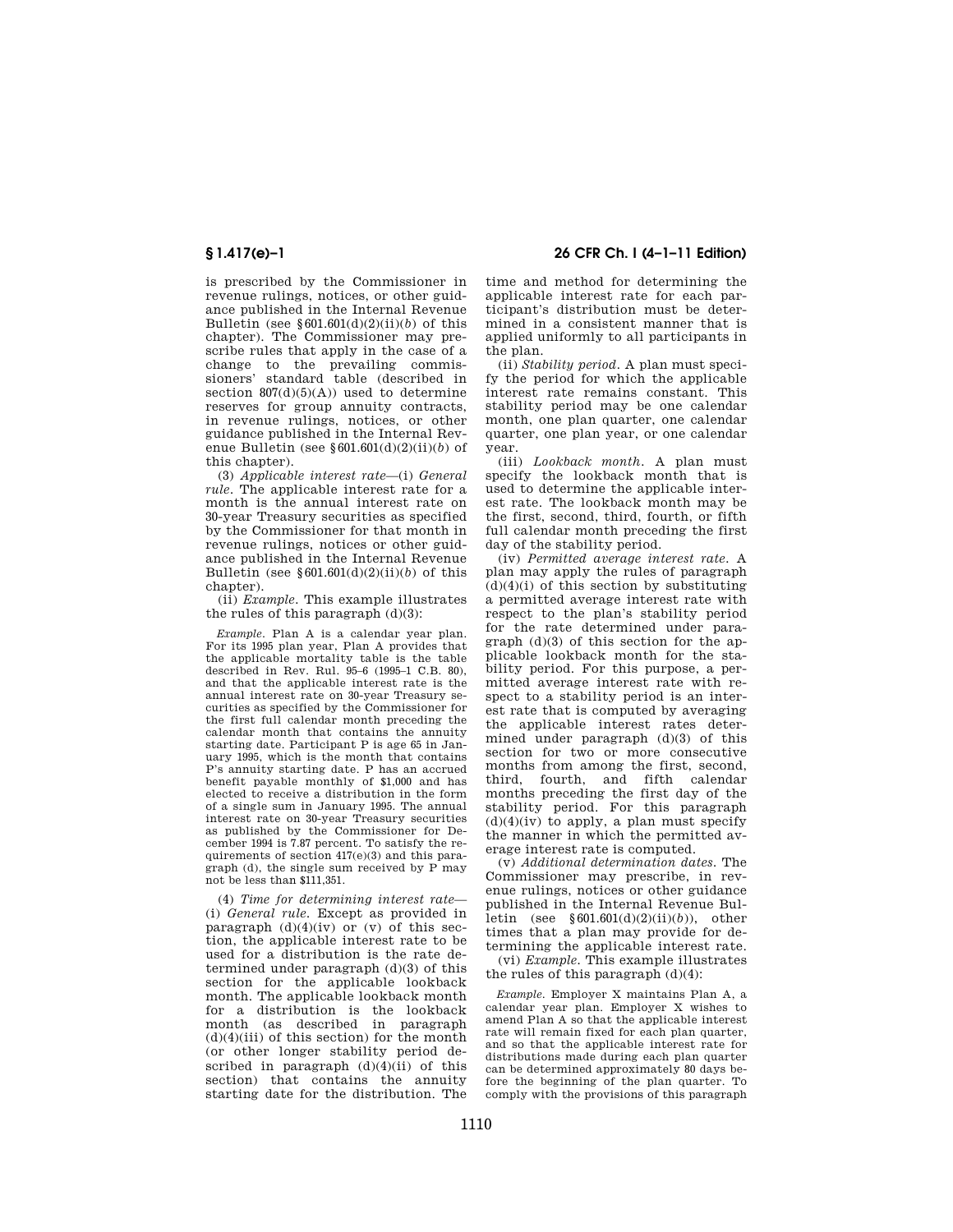(d)(4), Plan A is amended to provide that the applicable interest rate is the annual interest rate on 30-year Treasury securities as specified by the Commissioner for the fourth calendar month preceding the first day of the plan quarter during which the annuity starting date occurs.

(5) *Use of alternative interest rate and mortality table.* If a plan provides for use of an interest rate or mortality table other than the applicable interest rate or the applicable mortality table, the plan must provide that a participant's benefit must be at least as great as the benefit produced by using the applicable interest rate and the applicable mortality table. For example, if a plan provides for use of an interest rate of 7% and the UP–1984 Mortality Table (see §1.401(a)(4)–12, *Standard mortality table*) in calculating single-sum distributions, the plan must provide that any single-sum distribution is calculated as the greater of the singlesum benefit calculated using 7% and the UP–1984 Mortality Table and the single-sum benefit calculated using the applicable interest rate and the applicable mortality table.

(6) *Exceptions.* This paragraph (d) (other than the provisions relating to section  $411(d)(6)$  requirements in paragraph (d)(10) of this section) does not apply to the amount of a distribution paid in the form of an annual benefit that—

(i) Does not decrease during the life of the participant, or, in the case of a QPSA, the life of the participant's spouse; or

(ii) Decreases during the life of the participant merely because of—

(A) The death of the survivor annuitant (but only if the reduction is to a level not below 50% of the annual benefit payable before the death of the survivor annuitant); or

(B) The cessation or reduction of Social Security supplements or qualified disability benefits (as defined in section  $411(a)(9)$ ).

(7) *Defined contribution plans.* Because the accrued benefit under a defined contribution plan equals the account balance, a defined contribution plan is not subject to the requirements of this paragraph (d), even though it is subject to section  $401(a)(11)$ .

(8) *Effective date*—(i) *In general.* This paragraph (d) is effective for distribu-

tions with annuity starting dates in plan years beginning after December 31, 1994.

(ii) *Optional delayed effective date of Retirement Protection Act of 1994 (RPA '94)(108 Stat. 5012) rules for plans adopted and in effect before December 8, 1994.* For a plan adopted and in effect before December 8, 1994, the application of the rules relating to the applicable mortality table and applicable interest rate under paragraphs  $(d)(2)$  through  $(4)$ of this section is delayed to the extent provided in this paragraph  $(d)(8)(ii)$ , if the plan provisions in effect on December 7, 1994, met the requirements of section  $417(e)(3)$  and  $$1.417(e)-1(d)$  as in effect on December 7, 1994 (as contained in 26 CFR part 1 revised April 1, 1995). In the case of a distribution from such a plan with an annuity starting date that precedes the optional delayed effective date described in paragraph  $(d)(8)(iv)$  of this section, and that precedes the first day of the first plan year beginning after December 31, 1999, the rules of paragraph (d)(9) of this section (which generally apply to distributions with annuity starting dates in plan years beginning before January 1, 1995) apply in lieu of the rules of paragraphs (d)(2) through (4) of this section. The interest rate under the rules of paragraph (d)(9) of this section is determined under the provisions of the plan as in effect on December 7, 1994, reflecting the interest rate or rates published by the Pension Benefit Guaranty Corporation (PBGC) and the provisions of the plan for determining the date on which the interest rate is fixed. The above described interest rate or rates published by the PBGC are those determined by the PBGC (for the date determined under those plan provisions) pursuant to the methodology under the regulations of the PBGC for determining the present value of a lump sum distribution on plan termination under 29 CFR part 2619 that were in effect on September 1, 1993 (as contained in 29 CFR part 2619 revised July 1, 1994).

(iii) *Optional accelerated effective date of RPA '94 rules.* This paragraph (d) is also effective for a distribution with an annuity starting date after December 7, 1994, during a plan year beginning before January 1, 1995, if the employer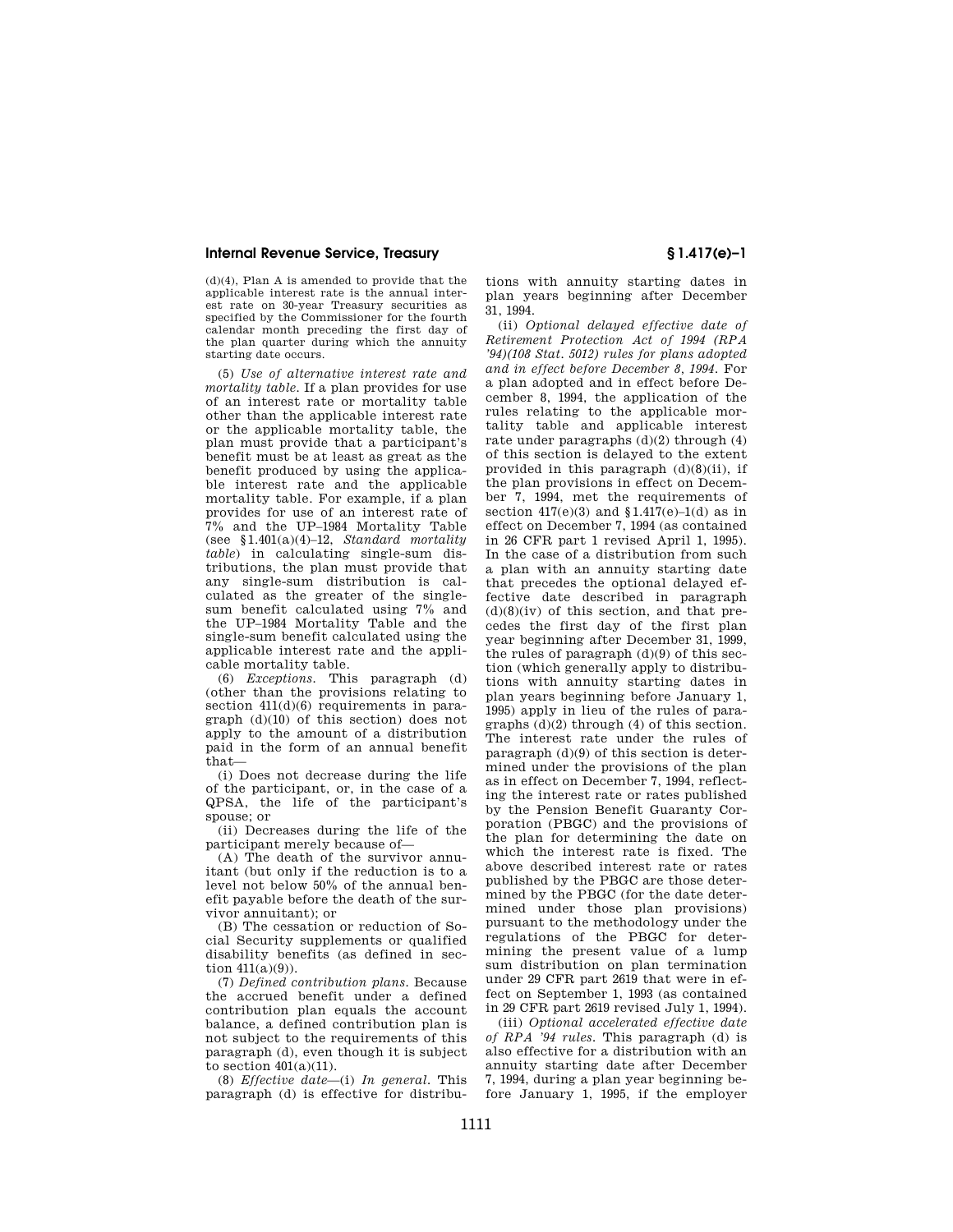elects, on or before the annuity starting date, to make the rules of this paragraph (d) effective with respect to the plan as of the optional accelerated effective date described in paragraph  $(d)(8)(iv)$  of this section. An employer is treated as making this election by making the plan amendments described in paragraph  $(d)(8)(iv)$  of this section.

(iv) *Determination of delayed or accelerated effective date by plan amendment adopting RPA '94 rules.* The optional delayed effective date of paragraph  $(d)(8)(ii)$  of this section, or the optional accelerated effective date of paragraph  $(d)(8)(iii)$  of this section, whichever is applicable, is the date plan amendments applying both the applicable mortality table of paragraph  $(d)(2)$  of this section and the applicable interest rate of paragraph  $(d)(3)$  of this section are adopted or, if later, are made effective.

(9) *Plan years beginning before January 1, 1995*—(i) *Interest rate.* (A) For distributions made in plan years beginning after December 31, 1986, and before January 1, 1995, the following interest rate described in paragraph  $(d)(9)(i)(A)(1)$  or (2) of this section, whichever applies, is substituted for the applicable interest rate for purposes of this section—

(*1*) The rate or rates that would be used by the PBGC for a trusteed singleemployer plan to value the participant's (or beneficiary's) vested benefit (PBGC interest rate) if the present value of such benefit does not exceed \$25,000; or

(*2*) 120 percent of the PBGC interest rate, as determined in accordance with paragraph  $(d)(9)(i)(A)(1)$  of this section, if such present value exceeds \$25,000. In no event shall the present value determined by use of 120 percent of the PBGC interest rate result in a present value less than \$25,000.

(B) The PBGC interest rate may be a series of interest rates for any given date. For example, the PBGC interest rate for immediate annuities for November 1994 is 6%, and the PBGC interest rates for the deferral period for that month are as follows: 5.25% for the first 7 years of the deferral period, 4% for the following 8 years of the deferral period, and 4% for the remainder of the

# **§ 1.417(e)–1 26 CFR Ch. I (4–1–11 Edition)**

deferral period. For November 1994, 120 percent of the PBGC interest rate is 7.2% (1.2 times 6%) for an immediate annuity, 6.3% (1.2 times 5.25%) for the first 7 years of the deferral period, 4.8% (1.2 times 4%) for the following 8 years of the deferral period, and 4.8% (1.2 times 4%) for the remainder of the deferral period. The PBGC interest rates are the interest rates that would be used (as of the date of the distribution) by the PBGC for purposes of determining the present value of that benefit upon termination of an insufficient trusteed single employer plan. Except as otherwise provided by the Commissioner, the PBGC interest rates are determined by PBGC regulations. See subpart B of 29 CFR part 4044 for the applicable PBGC rates.

(ii) *Time for determining interest rate.*  (A) Except as provided in paragraph  $(d)(9)(ii)(B)$  of this section, the PBGC interest rate or rates are determined on either the annuity starting date or the first day of the plan year that contains the annuity starting date. The plan must provide which date is applicable.

(B) The plan may provide for the use of any other time for determining the PBGC interest rate or rates provided that such time is not more than 120 days before the annuity starting date if such time is determined in a consistent manner and is applied uniformly to all participants.

(C) The Commissioner may, in revenue rulings, notices or other guidance published in the Internal Revenue Bulletin (see §601.601(d)(2)(ii)(*b*), prescribe other times for determining the PBGC interest rate or rates.

(iii) *No applicable mortality table.* In the case of a distribution to which this paragraph (d)(9) applies, the rules of this paragraph (d) are applied without regard to the applicable mortality table described in paragraph  $(d)(2)$  of this section.

(10) *Relationship with section 411(d)(6)*—(i) *In general.* A plan amendment that changes the interest rate, the time for determining the interest rate, or the mortality assumptions used for the purposes described in paragraph (d)(1) of this section is subject to section  $411(d)(6)$ . But see §1.411 $(d)-4$ ,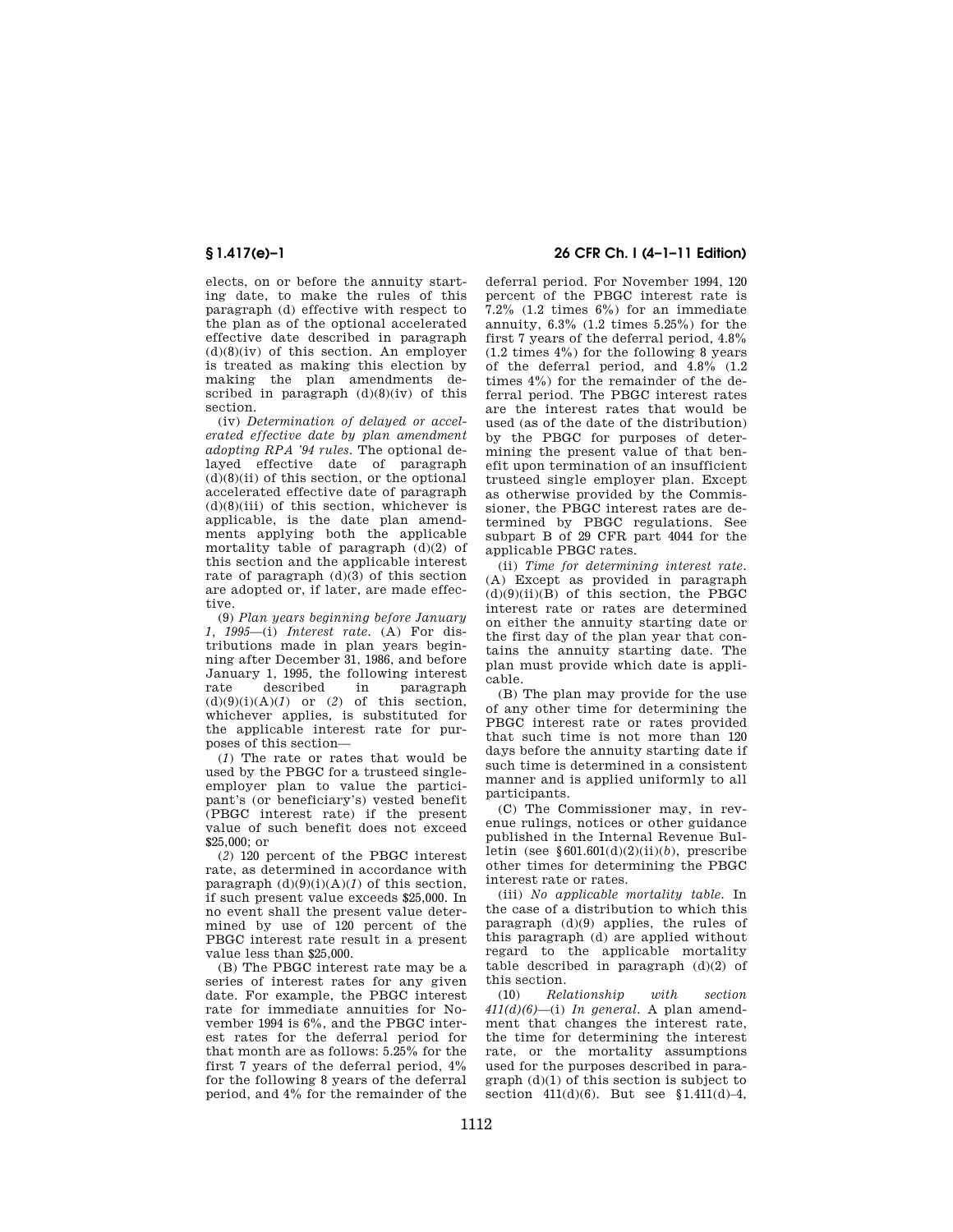Q&A–2(b)(2)(v) (regarding plan amendments relating to involuntary distributions). In addition, a plan amendment that changes the interest rate or the mortality assumptions used for the purposes described in paragraph (d)(1) of this section merely to eliminate use of the interest rate described in paragraph  $(d)(3)$  or paragraph  $(d)(9)$  of this section, or the applicable mortality table, with respect to a distribution form described in paragraph (d)(6) of this section, for distributions with annuity starting dates occurring after a specified date that is after the amendment is adopted, does not violate the requirements of section  $411(d)(6)$  if the amendment is adopted on or before the last day of the last plan year ending before January 1, 2000.

(ii) *Section 411(d)(6) relief for change in time for determining interest rate.* Notwithstanding the general rule of paragraph  $(d)(10)(i)$  of this section, if a plan amendment changes the time for determining the applicable interest rate (including an indirect change as a result of a change in plan year), the amendment will not be treated as reducing accrued benefits in violation of section 411(d)(6) merely on account of this change if the conditions of this paragraph  $(d)(10)(ii)$  are satisfied. If the plan amendment is effective on or after the adoption date, any distribution for which the annuity starting date occurs in the one-year period commencing at the time the amendment is effective must be determined using the interest rate provided under the plan determined at either the date for determining the interest rate before the amendment or the date for determining the interest rate after the amendment, whichever results in the larger distribution. If the plan amendment is adopted retroactively (that is, the amendment is effective prior to the adoption date), the plan must use the interest rate determination date resulting in the larger distribution for the period beginning with the effective date and ending one year after the adoption date.

(iii) *Section 411(d)(6) relief for plan amendments pursuant to changes to section 417 made by RPA '94 providing for statutory interest rate determination date.*  Notwithstanding the general rule of

paragraph  $(d)(10)(i)$  of this section, except as provided in paragraph  $(d)(10)(vi)(B)$  of this section, a participant's accrued benefit is not considered to be reduced in violation of section 411(d)(6) merely because of a plan amendment that changes any interest rate or mortality assumption used to calculate the present value of a participant's benefit under the plan, if the following conditions are satisfied—

(A) The amendment replaces the PBGC interest rate (or an interest rate or rates based on the PBGC interest rate) as the interest rate used under the plan in determining the present value of a participant's benefit under this paragraph (d); and

(B) After the amendment is effective, the present value of a participant's benefit under the plan cannot be less than the amount calculated using the applicable mortality table and the applicable interest rate for the first full calendar month preceding the calendar month that contains the annuity starting date.

(iv) *Section 411(d)(6) relief for plan amendments pursuant to changes to section 417 made by RPA '94 providing for prior determination date or up to two months earlier.* Notwithstanding the general rule of paragraph  $(d)(10)(i)$  of this section, except as provided in paragraph  $(d)(10)(vi)(B)$  of this section, a participant's accrued benefit is not considered to be reduced in violation of section  $411(d)(6)$  merely because of a plan amendment that changes any interest rate or mortality assumption used to calculate the present value of a participant's benefit under the plan, if the following conditions are satisfied—

(A) The amendment replaces the PBGC interest rate (or an interest rate or rates based on the PBGC interest rate) as the interest rate used under the plan in determining the present value of a participant's benefit under this paragraph (d); and

(B) After the amendment is effective, the present value of a participant's benefit under the plan cannot be less than the amount calculated using the applicable mortality table and the applicable interest rate, but only if the applicable interest rate is the annual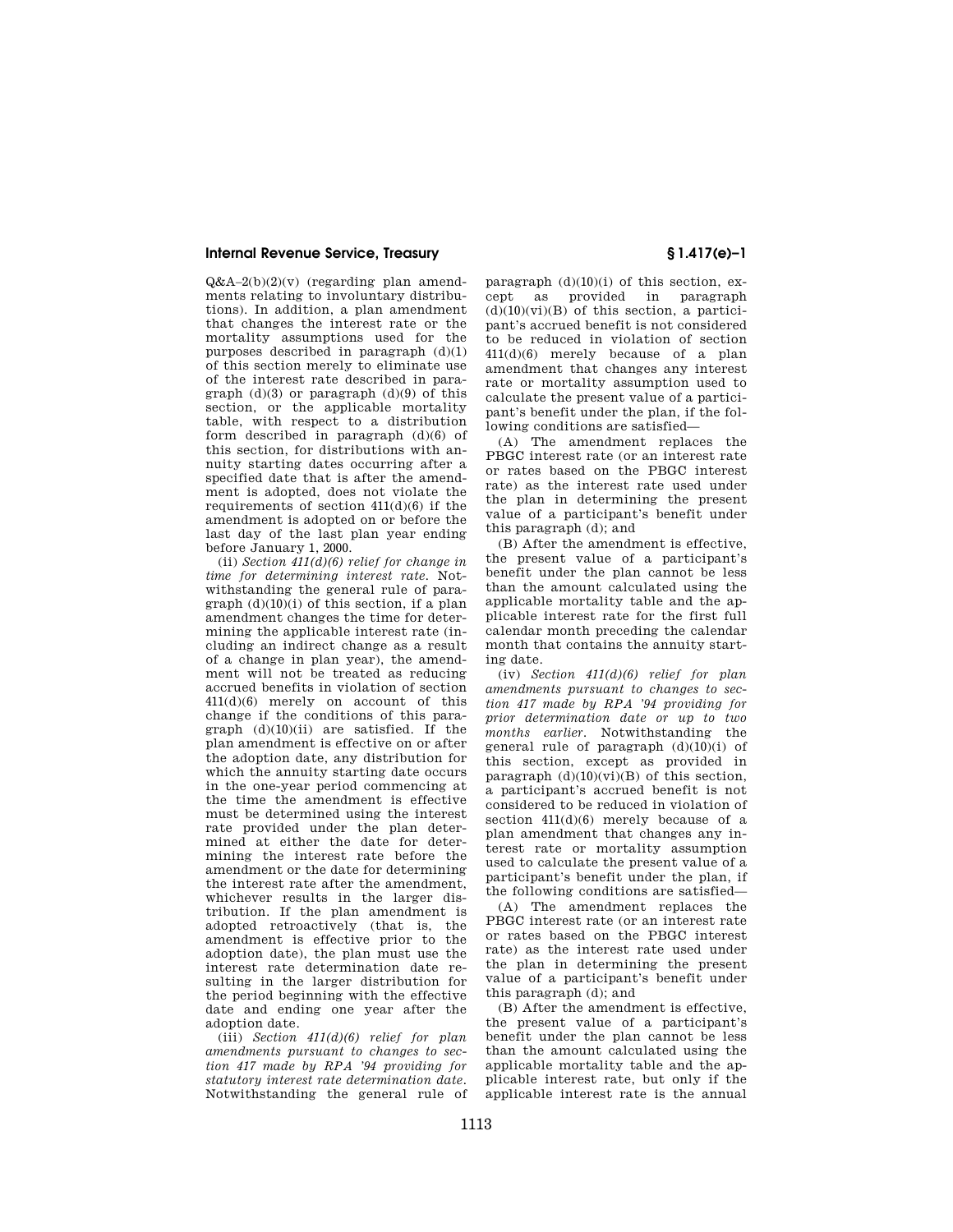interest rate on 30-year Treasury securities for the calendar month that contains the date as of which the PBGC interest rate (or an interest rate or rates based on the PBGC interest rate) was determined immediately before the amendment, or for one of the two calendar months immediately preceding such month.

(v) *Section 411(d)(6) relief for plan amendments pursuant to changes to section 417 made by RPA '94 providing for other interest rate determination date.*  Notwithstanding the general rule of paragraph  $(d)(10)(i)$  of this section, except as provided in paragraph  $(d)(10)(vi)(B)$  of this section, a participant's accrued benefit is not considered to be reduced in violation of section 411(d)(6) merely because of a plan amendment that changes any interest rate or mortality assumption used to calculate the present value of a participant's benefit under the plan, if the following conditions are satisfied—

(A) The amendment replaces the PBGC interest rate (or an interest rate or rates based on the PBGC interest rate) as the interest rate used under the plan in determining the present value of a participant's benefit under this paragraph (d);

(B) After the amendment is effective, the present value of a participant's benefit under the plan cannot be less than the amount calculated using the applicable mortality table and the applicable interest rate; and

(C) The plan amendment satisfies either the condition of paragraph (d)(10)(ii) of this section (determined using the interest rate provided under the terms of the plan after the effective date of the amendment) or the special early transition interest rate rule of paragraph  $(d)(10)(vi)(C)$  of this section.

(vi) *Special rules*—(A) *Provision of temporary additional benefits.* A plan amendment described in paragraph  $(d)(10)(iii)$ ,  $(iv)$ , or  $(v)$  of this section is not considered to reduce a participant's accrued benefit in violation of section  $411(d)(6)$  even if the plan amendment provides for temporary additional benefits to accommodate a more gradual transition from the plan's old interest rate to the new rules.

# **§ 1.417(e)–1 26 CFR Ch. I (4–1–11 Edition)**

(B) *Replacement of non-PBGC interest rate.* The section 411(d)(6) relief provided in paragraphs (d)(10)(iii) through (v) of this section does not apply to a plan amendment that replaces an interest rate other than the PBGC interest rate (or an interest rate or rates based on the PBGC interest rate) as an interest rate used under the plan in determining the present value of a participant's benefit under this paragraph (d). Thus, the accrued benefit determined using that interest rate and the associated mortality table is protected under section 411(d)(6). For purposes of this paragraph (d), an interest rate is based on the PBGC interest rate if the interest rate is defined as a specified percentage of the PBGC interest rate, the PBGC interest rate minus a specified number of basis points, or an average of such interest rates over a specified period.

(C) *Special early transition interest rate rule for paragraph (d)(10)(v).* A plan amendment satisfies the special rule of this paragraph  $(d)(10)(vi)(C)$  if any distribution for which the annuity starting date occurs in the one-year period commencing at the time the plan amendment is effective is determined using whichever of the following two interest rates results in the larger distribution—

(*1*) The interest rate as provided under the terms of the plan after the effective date of the amendment, but determined at a date that is either one month or two months (as specified in the plan) before the date for determining the interest rate used under the terms of the plan before the amendment; or

(*2*) The interest rate as provided under the terms of the plan after the effective date of the amendment, determined at the date for determining the interest rate after the amendment.

(vii) *Examples.* The provisions of this paragraph (d)(10) are illustrated by the following examples:

*Example 1.* On December 31, 1994, Plan A provided that all single-sum distributions were to be calculated using the UP–1984 Mortality Table and 100% of the PBGC interest rate for the date of distribution. On January 4, 1995, and effective on February 1, 1995, Plan A was amended to provide that all single-sum distributions are calculated using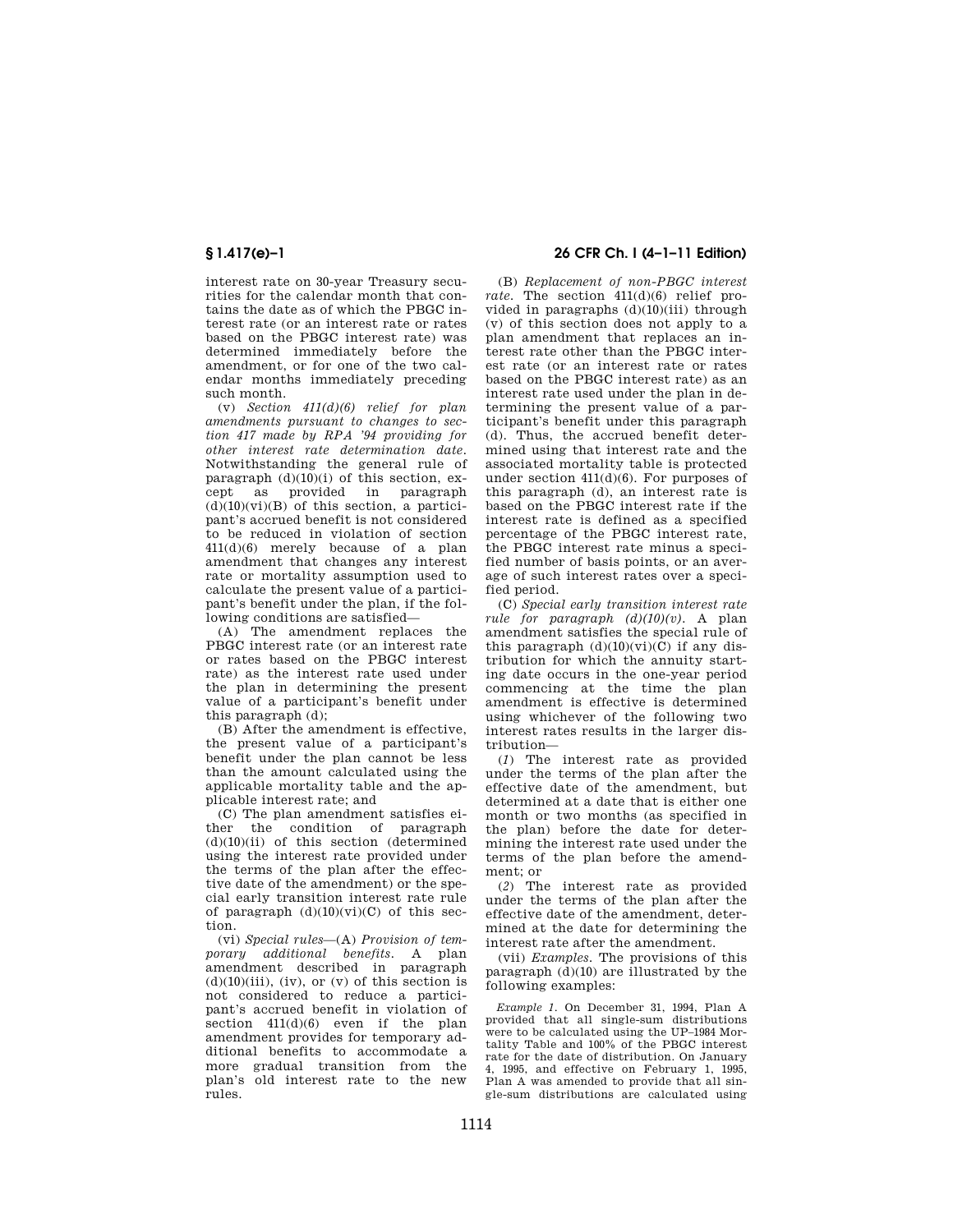the applicable mortality table and the annual interest rate on 30-year Treasury securities for the first full calendar month preceding the calendar month that contains the annuity starting date. Pursuant to para $graph$   $(d)(10)(iii)$  of this section, this amendment of Plan A is not considered to reduce the accrued benefit of any participant in violation of section 411(d)(6).

*Example 2.* On December 31, 1994, Plan B provided that all single-sum distributions were to be calculated using the UP–1984 Mortality Table and an interest rate equal to the lesser of 100% of the PBGC interest rate for the date of distribution, or 6%. On January 4, 1995, and effective on February 1, 1995, Plan B was amended to provide that all singlesum distributions are calculated using the applicable mortality table and the annual interest rate on 30-year Treasury securities for the second full calendar month preceding the calendar month that contains the annuity starting date. Pursuant to paragraph  $(d)(10)(iv)$  of this section, this amendment of Plan B is not considered to reduce the accrued benefit of any participant in violation of section 411(d)(6) merely because of the replacement of the PBGC interest rate. However, under paragraph  $(d)(10)(vi)(B)$  of this section, the section  $411(d)(6)$  relief provided in paragraphs  $(d)(10)(iii)$  through  $(v)$  of this section does not apply to a plan amendment that replaces an interest rate other than the PBGC interest rate (or a rate based on the PBGC interest rate). Therefore, pursuant to paragraph  $(d)(10)(vi)(B)$  of this section, to satisfy the requirements of section  $411(d)(6)$ , the plan must provide that the single-sum distribution payable to any participant must be no less than the single-sum distribution calculated using the UP–1984 Mortality Table and an interest rate of 6%, based on the participant's benefits under the plan accrued through January 31, 1995, and based on the participant's age at the annuity starting date.

*Example 3.* On December 31, 1994, Plan C, a calendar year plan, provided that all single sum distributions were to be calculated using the UP–1984 Mortality Table and an interest rate equal to the PBGC interest rate for January 1 of the plan year. On March 1, 1995, and effective on July 1, 1995, Plan C was amended to provide that all single-sum distributions are calculated using the applicable mortality table and the annual interest rate on 30-year Treasury securities for August of the year before the plan year that contains the annuity starting date. The plan amendment provides that each distribution with an annuity starting date after June 30, 1995, and before July 1, 1996, is calculated using the 30-year Treasury rate for August of the year before the plan year that contains the annuity starting date, or the 30-year Treasury rate for January of the plan year that contains the annuity starting date,

whichever produces the larger benefit. Pursuant to paragraph  $(d)(10)(v)$  of this section, the amendment of Plan C is not considered to have reduced the accrued benefit of any participant in violation of section 411(d)(6).

*Example 4.* (a) Employer X maintains Plan D, a calendar year plan. As of December 7, 1994, Plan D provided for single-sum distributions to be calculated using the PBGC interest rate as of the annuity starting date for distributions not greater than \$25,000, and 120% of that interest rate (but not an interest rate producing a present value less than \$25,000) for distributions over \$25,000. Employer X wishes to delay the effective date of the RPA '94 rules for a year, and to provide for an extended transition from the use of the PBGC interest rate to the new applicable interest rate under section 417(e)(3). On December 1, 1995, and effective on January 1, 1996, Employer X amends Plan D to provide that single-sum distributions are determined as the sum of—

(i) The single-sum distribution calculated based on the applicable mortality table and the annual interest rate on 30-year Treasury securities for the first full calendar month preceding the calendar month that contains the annuity starting date; and

(ii) A transition amount.

(b) The amendment provides that the transition amount for distributions in the years 1996–99 is a transition percentage of the excess, if any, of the amount that the singlesum distribution would have been under the plan provisions in effect prior to this amendment over the amount of the single sum described in paragraph (a)(i) of this *Example 4.*  The transition percentages are 80% for 1996, decreasing to 60% for 1997, 40% for 1998 and 20% for 1999. The amendment also provides that the transition amount is zero for plan years beginning on or after the year 2000. Pursuant to paragraphs (d)(10)(iii) and (vi)(A) of this section, the amendment of Plan D is not considered to have reduced the accrued benefit of any participant in violation of section 411(d)(6).

*Example 5.* On December 31, 1994, Plan E, a calendar year plan, provided that all singlesum distributions were to be calculated using the UP–1984 Mortality Table and an interest rate equal to the PBGC interest rate for January 1 of the plan year. On March 1, 1995, and effective on July 1, 1995, Plan E was amended to provide that all single-sum distributions are calculated using the applicable mortality table and the annual interest rate on 30-year Treasury securities for August of the year before the plan year that contains the annuity starting date. The plan amendment provides that each distribution with an annuity starting date after June 30, 1995, and before July 1, 1996, is calculated using the 30-year Treasury rate for August of the year before the plan year that contains the annuity starting date, or the 30-year